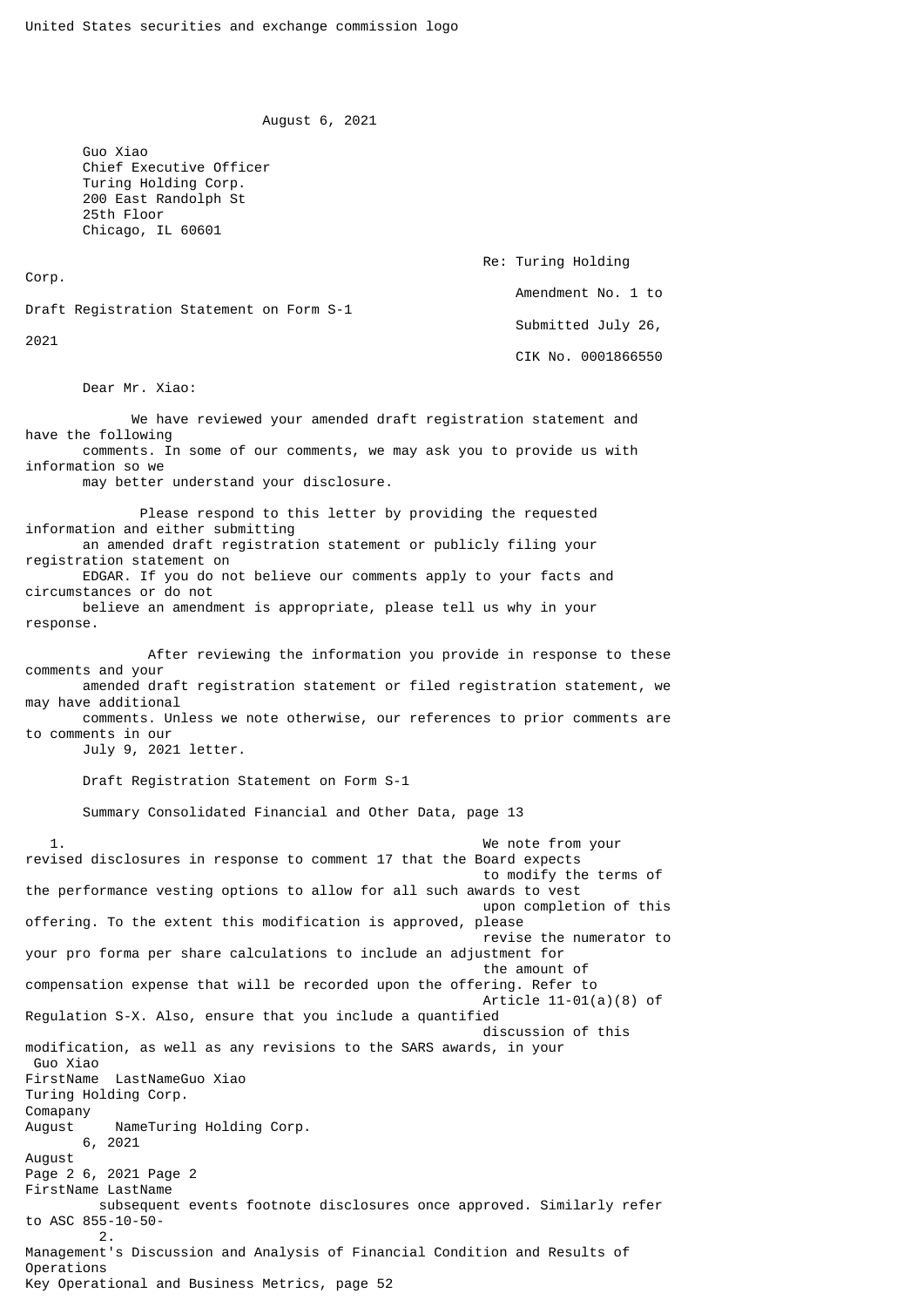We note your revised disclosures in response to prior comment 6 include a discussion of the reasons for the change in net income only. However, for non-GAAP purposes you separately discuss the reasons for the change in both adjusted EBITDA and adjusted EBITDA margin. Please revise to also discuss the reasons for the change in net income margin pursuant to Item  $10(e)(1)(i)$  of Regulation S-K and Question 102.10 of the non- GAAP C&DIs. Results of Operations, page 56 3. We note your revised disclosures in response to prior comment 12. While we note that the majority of your total revenue each period is generated from recurring clients or those expanding usage of your services, it is not clear whether the majority of your revenue growth was from such customers. In this regard, it appears from our calculations that the majority of growth was from new customers in fiscal 2020 and existing customers in the first quarter of 2021. Please revise to further clarify in quantified terms the revenue growth from new versus existing customers. 4. Tell us whether management uses any metrics such as expansion or retention rates to measure your ability to retain and grow existing customers. If so, please revise to include a quantified discussion of such measures and discuss any significant fluctuations. Refer to SEC Release No. 33-10751. Note 2. Summary of Significant Accounting Policies Segments, page F-7 5. We note from your revised disclosures in response to prior comment 13 that the United States does not comprise all of your revenue in North America. As such, please revise your financial statement footnotes to disclose revenue from external customers attributed to your country of domicile. Also, tell us your consideration to separately disclose revenue from other countries such as China, United Kingdom and Germany. Similarly, disclose the long-lived assets located in your country of domicile and any material assets held in an individual foreign country. In your response, clarify how you assess materiality for purpose of these disclosures. Refer to ASC 280-10-50-41. Note 11. Stock-based Compensation, page F-48 6. We note your response to prior comment 19. Please clarify for us why the value of the underlying common stock used to determine the fair value for your time vesting and performance vesting stock options differed for grants made on the same date. Tell us how such valuations compare to the fair value of your common stock used for purposes of Guo Xiao Turing Holding Corp. August 6, 2021 Page 3 determining additional compensation and distribution of retained earnings in the tender offer of your common shares. Also, tell us your consideration to include a discussion of the methodologies, assumptions and estimates used to determine the fair value of your common stock in your critical accounting policy disclosures. General 7. We note that you include graphics in the forefront of your registration statement and that you include revenue information. Please balance your disclosure by providing net income

(loss) information for the periods presented. For guidance, refer to